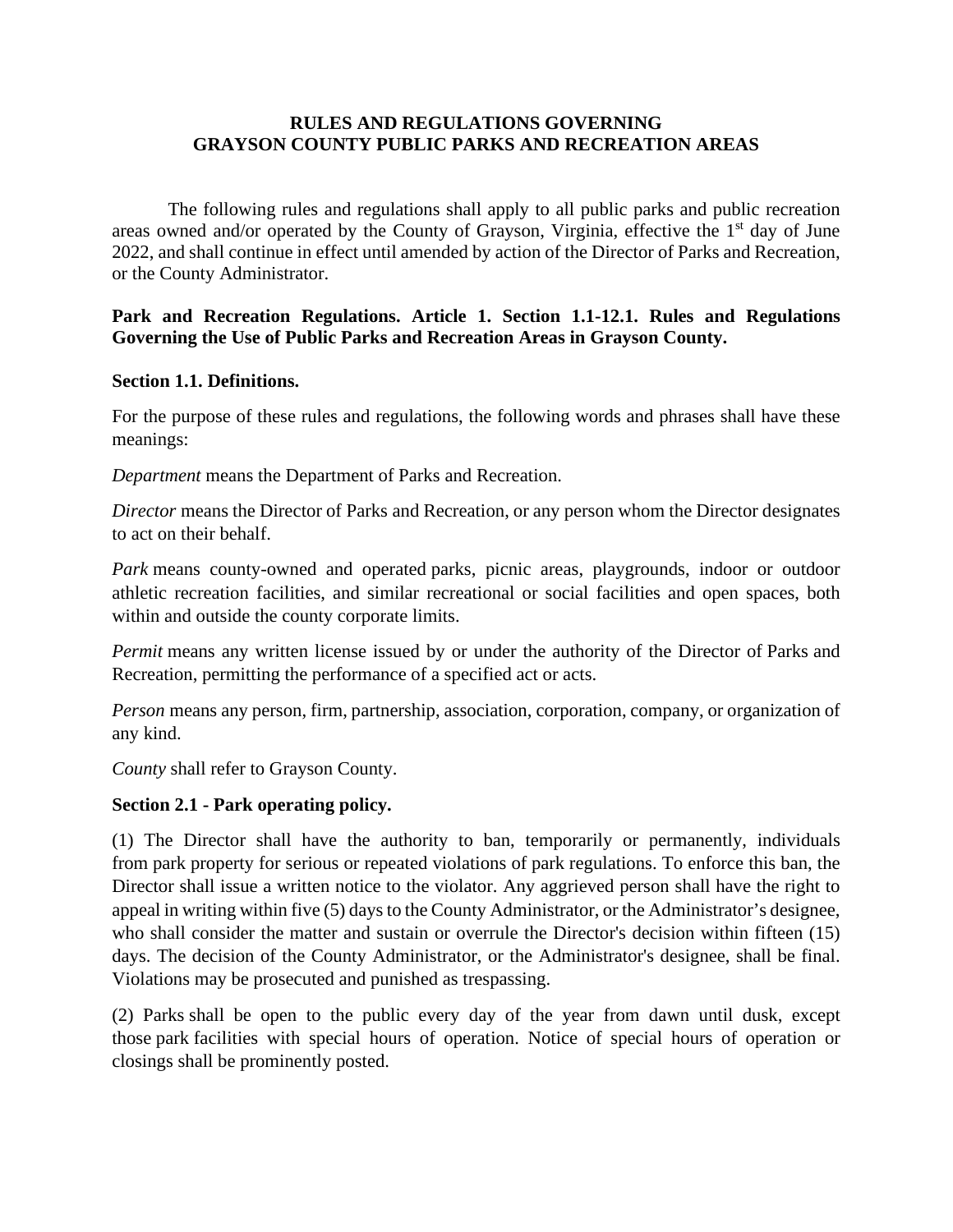(3) Any section or any part of any park may be closed at any time as the Director shall deem reasonably necessary.

(4) The Director is authorized to adopt and enforce reasonable written rules and regulations for the use of parks that supplement the regulations in this chapter, subject to the approval of the County Administrator.

(5) A copy of this chapter, and any supplemental rules or regulations adopted by the Director, shall be available for inspection and review in the Director's office and on the Parks and Recreation website. The Director may post these or other site-specific rules on such public bulletin board or other locations as the Director may deem appropriate.

### **Section 3.1 - Specific prohibitions.**

No person shall do the following in any park:

(1) Mark, deface, or damage any building, table, bench, sign, monument, or other park property.

(2) Dig or otherwise remove any dirt, sand, soil, rock, or stones, except as permitted in play areas.

(3) Construct or erect any building or structure of any kind, whether permanent or temporary, except as authorized by the Director.

(4) Set up a tent or other temporary shelter or park any recreational vehicle for the purpose of camping except as authorized by the Director.

(5) Possess spray paint without permission from the Director.

(6) Damage, cut or remove any tree or plant without permission from the Director.

(7) Harm or otherwise attempt to harm any animal, reptile, or bird.

(8) Pollute or place litter in any fountain, pond, stream, or other body of water.

(9) Dump or leave any bottles, cans, tobacco products, or any other trash except in proper receptacles. Where receptacles are not provided, all trash shall be carried away from the park.

(10) Enter or remain in a park or recreation area while in possession of any alcoholic beverage, legal, or illegal drug, unless the alcoholic beverage is being consumed at a specific event authorized by the Director and County Administrator and consumed in the appropriate designated areas.

(11) Fail to follow posted rules applicable to specific facilities, such as the Skate Park, the Dog Park, the Aquatic Center, or additional facilities operated by the Parks and Recreation Department.

(12) Stage motion picture, video or broadcast television productions involving the use of vehicles, equipment, or props on park property. Written permission for such activities may be given when such activities will permit normal use of park facilities by other visitors. The provisions of this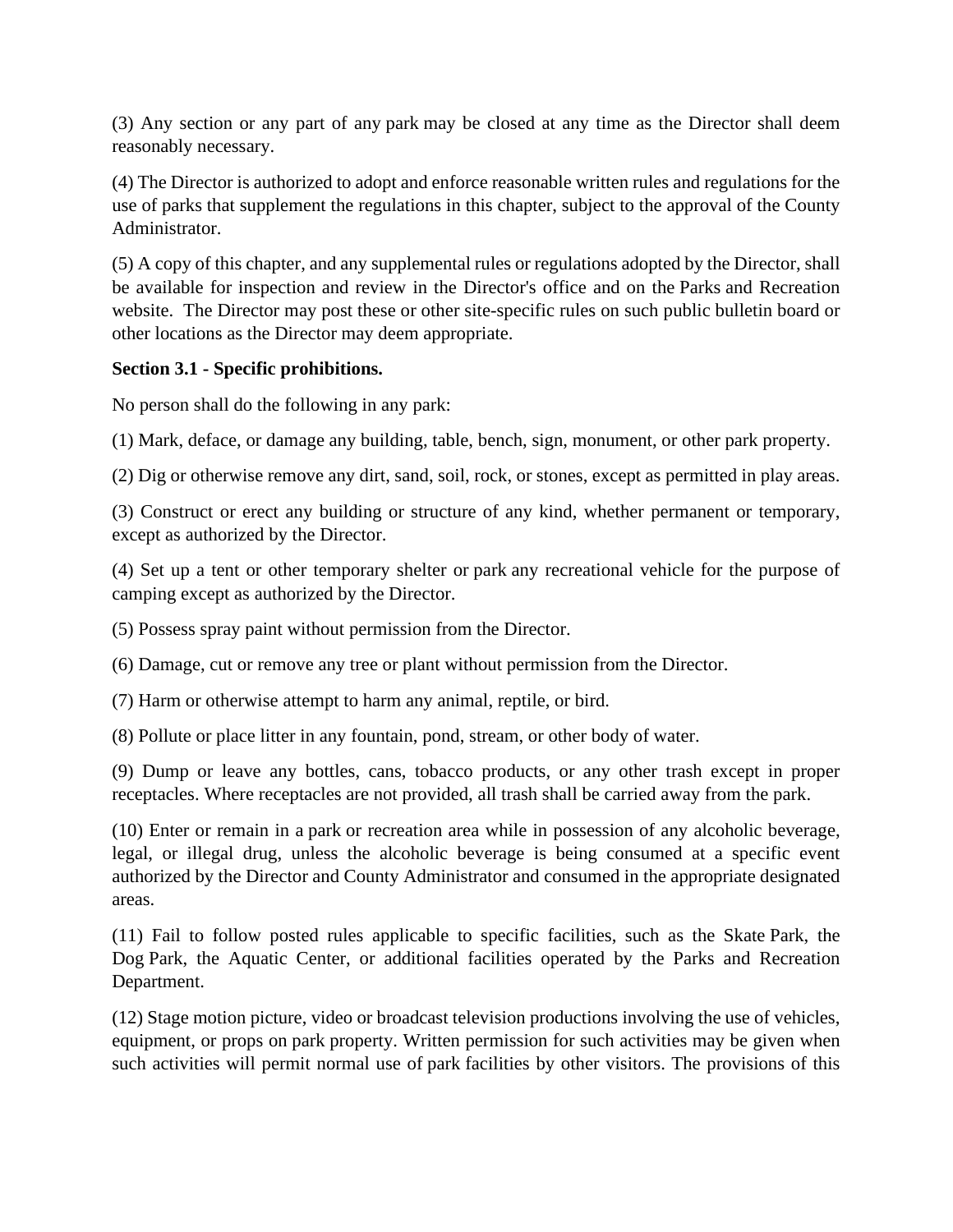section shall not in any way restrict the use of cameras by amateur photographers or news media operations.

# **Section 4.1 - Vehicles and traffic.**

(1) No person shall drive any vehicle on any area except designated park roads or parking areas, or such other areas as may be specifically designated by the Director.

(2) No go-carts, all-terrain vehicles, motorcycles, or any other motorized vehicles shall be operated in any park or recreation area except in areas specifically designated for such purpose by the Director.

## **Section 5.1 - Parking.**

Vehicles shall be parked only in established or designated parking areas in accordance with posted directions or pursuant to the instructions of any park attendant or police officer who may be present. No vehicle shall be parked in any area of a park for the purpose of washing, repairing, or maintaining the same.

### **Section 6.1 - Bicycles.**

Bicycles are prohibited except on vehicular roads or paths designated for that purpose. A bicyclist shall be permitted to wheel or push a bicycle by hand over any grass area or wooded trail or any paved area reserved for pedestrian use.

### **Section 7.1 - Skateboards, roller-skates, in-line skates.**

Skateboards, roller-skates, and in-line skates are permitted on vehicular roads, on multi-purpose trails, and in other specifically designated areas, such as the Skate Park. Skateboards, roller-skates, or in-line skates are prohibited on sidewalks, basketball courts, volleyball courts, tennis courts or other hard-surfaced areas not specifically designated for skateboard or skating use unless authorized by the Director.

### **Section 8.1 - Prohibited uses of parks.**

(1) It shall be unlawful for any person to swim or bathe in any waters or waterways in any park, except those specifically designated. It shall be unlawful for any person to go onto ice on any of the waters except for such areas designated as skating areas and posted as such.

(2) No person shall fish in any park waters, whether by the use of hook and line, net, spear, gig, or any other device or means, except as may be designated by the Director or in an area designated for such purpose.

(3) No person shall discharge firearms of any description, including pneumatic guns, in any park. The use of bows and arrows, slingshots, and any other forms of weapons potentially dangerous to wildlife and to human safety is prohibited. The use of any kind of trapping device is also prohibited. This subsection shall not apply to law enforcement or official county activities or for designated Parks and Recreation programs and approved by the Director.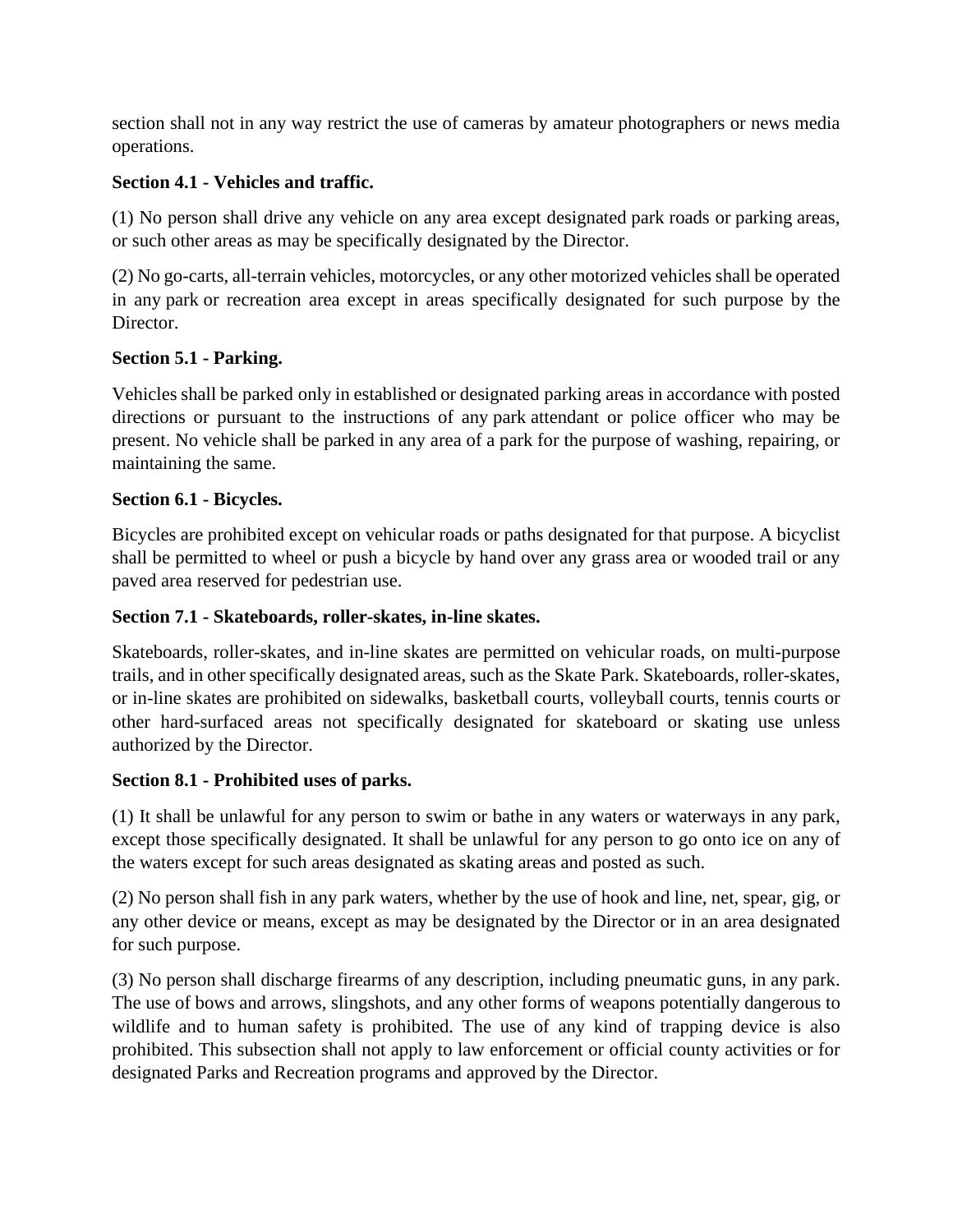(4) No person shall ride or lead a horse in a park except on areas or trails specifically designated by the Director. Where permitted, horses shall be properly trained and ridden with due care.

(5) No person shall build or attempt to build a fire or use fireworks except in such areas and under such regulations as may be designated by the Director.

## **Section 9.1 - Use of picnic areas.**

(1) Park attendants shall have the authority to regulate the activities in picnic areas when necessary to prevent congestion and to secure the maximum use for the comfort and convenience of all.

(2) Unless the Director has issued a permit, use of the individual grills at picnic areas, together with tables and benches, shall be on a first-come, first-served basis.

(3) Reservations for exclusive use of a shelter may be obtained by paying a fee, in such amount and upon such terms as may be prescribed by the Director from time to time.

(4) No person shall leave a picnic area before all fires are completely extinguished and before all trash is placed in the disposal receptacles where provided. If no such trash receptacles are available, then refuse and trash shall be carried away from the park area for proper disposal.

## **Section 10.1 - Concessions.**

No person, organization or entity may sell or offer for sale any food, beverage, refreshments or any article or service whatsoever in any park or recreation area except by concessionaires authorized by the Director.

### **Section 11.1 - Dogs.**

(1) Dogs are permitted in county parks.

(2) Dogs shall always be under the supervision and control of their owners.

(3) Training of dogs of an aggressive nature shall not be permitted unless training is done in conjunction with the Grayson County Sheriff's Office or cooperating agency and/or authorized by the Director.

(4) Dogs shall be permitted the use of Field #2 between the months of October and February. Use of any other ballfield shall be prohibited.

(5) Organized dog training will be permitted between the months of October and February with approval by the Director. Signage shall be posted alerting the general public of "Active Dog Training in Progress" at trainer's expense.

(6) Owners shall be required to clean up after their dogs in all areas within Grayson County parks. Any person owning, keeping or having custody or control of a dog must remove immediately the dog's excrement from any public or private property other than property owned or occupied by the person owning, keeping or having custody or control of said dog. The provisions of this section shall not apply to service animals where the owner is unable to remove the excrement due to their disability or to dogs used by police officers for law enforcement or tracking purposes